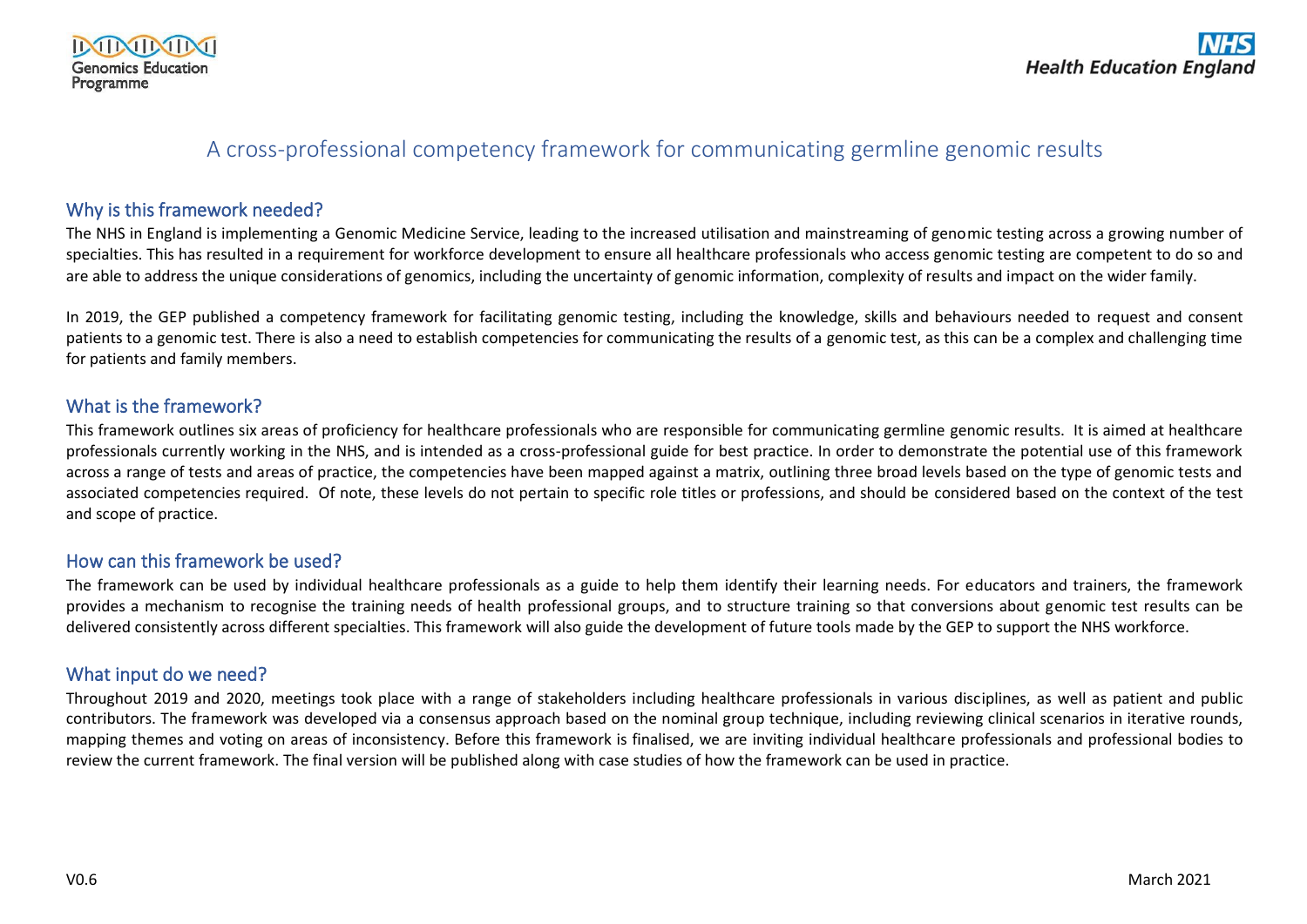# Stages in the return of results pathway

As part of the development process for a competency framework about returning genomic results, stakeholders identified six stages in the return-of-results pathway where healthcare professionals (HCPs) are involved. Of note, these do not encompass the existing roles, professional standards and competencies for clinical scientist and other laboratory staff.

- 1. HCPs who have a formal role that involves genomic data interpretation in the lab (including patients for which they have no direct clinical responsibility).
- 2. HCPs interacting with genomic data directly and independently to solve a clinical question about patients for which they have clinical responsibility.
- 3. HCPs contributing to the genotype-phenotype correlation and reporting decisions using their clinical expertise (as part of multidisciplinary discussion).
- 4. HCPs responsible for communicating genomic results to the patient and/or family members.
- 5. HCPs involved in ongoing clinical management of the patient (part of more general/group-specific genomic knowledge competencies).
- 6. HCPs directly involved in managing genetic aspects of the patient's condition.

#### **The scope of this current framework is focussed on stage 4, for HCPs responsible for communicating genomic results to patients and family members.**

#### Key points to consider prior to reviewing the framework

- The framework is aimed at healthcare professionals across specialities and roles that are currently practicing in the NHS.
- In order to demonstrate the potential use of this framework across a range of tests and areas of practice, the competencies have been mapped against a matrix, outlining three broad levels based on the type of genomic tests and associated competencies required. These levels do not pertain to specific role titles or professions, and should be considered based on the context of the test and scope of practice.
- It is important for any healthcare professional to seek guidance from colleagues with a higher level or different area of expertise (including genomic specialist clinicians, laboratory healthcare scientists, clinicians specialising in the management of a condition) regarding complex results or their implications where needed.
- Standard clinical competencies (e.g. regarding patient communication) have not been included within this framework as they are already expected to be part of clinical practice. As well, this framework includes but is not limited to existing competencies for genomic specialists (e.g. consultant clinical geneticists, genetic counsellors).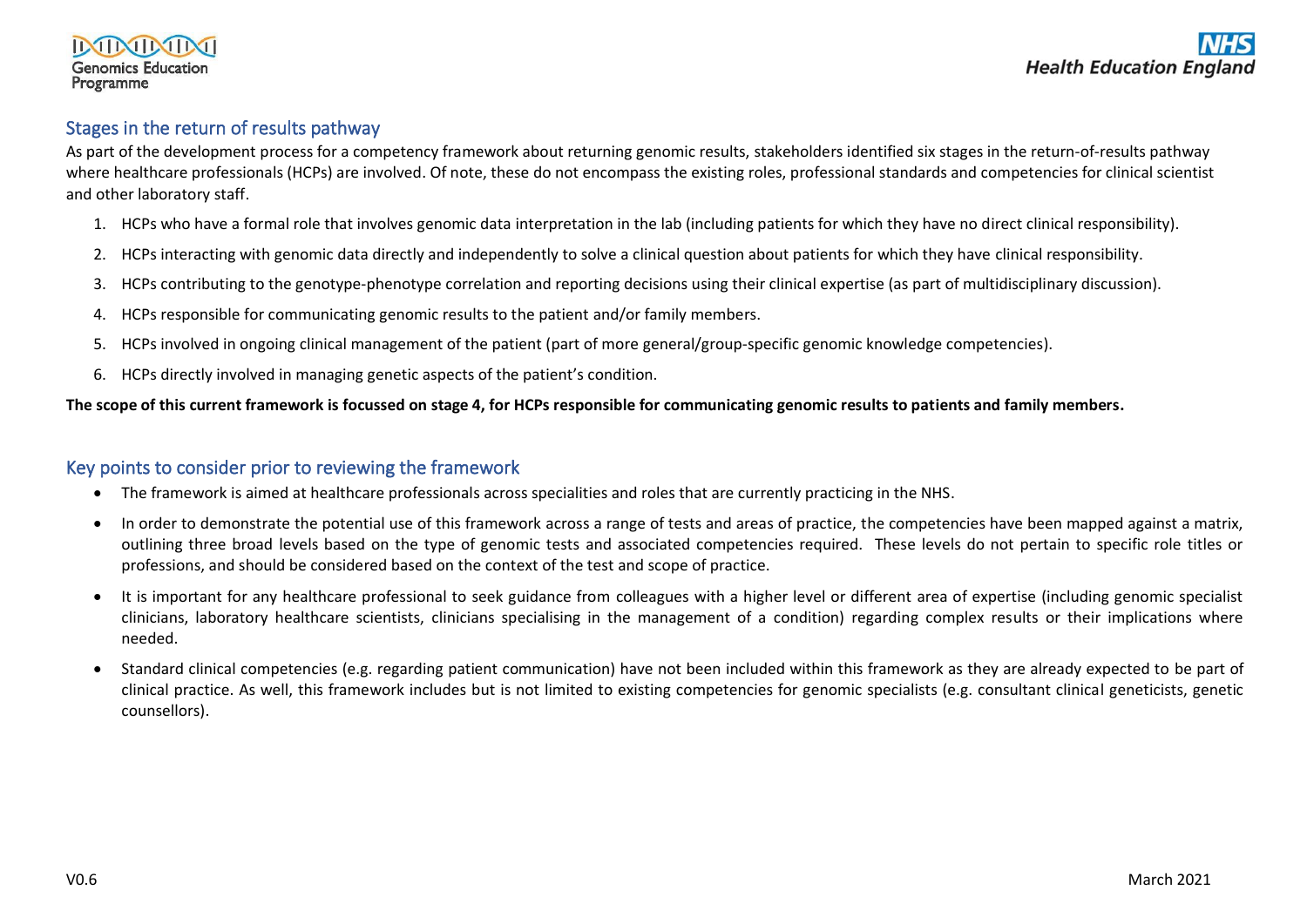#### Competencies for communicating genomic results

**Level 1:** Results for defined genomic tests, including targeted variant analysis or analysis of a select group of single genes

*(E.g. haemochromatosis targeted variant analysis requested in primary care; qfPCR analysis requested by midwives; familial hypercholesterolaemia testing requested by specialist nurses).*

Level 2: Results for genomic tests with a broader scope that may involve more complex or uncertain results and carried out by mainstream healthcare professionals

*(E.g. microarray requested in paediatrics, large panels requested in cardiology or neurology).*

**Level 3:** Results for genomic tests with a broader scope that may involve more complex or uncertain results and carried out by genomic specialist healthcare professionals, where these competencies would encompass existing professional competence

*(E.g. large panels, exome or genome sequencing requested by clinical geneticists and/or genetic counsellors).*

X = not expected to possess this competence. Each level subsequently builds on each other from left to right across the table (e.g. Level 3 would be competent in areas outlined for Level 1 and 2). Where there are no additional comments, the competency is expected to apply to all levels.

| Competency                                                                                                                                                                    | Level 1 | Level 2 | Level 3 |
|-------------------------------------------------------------------------------------------------------------------------------------------------------------------------------|---------|---------|---------|
| Recognises scope of practice and seeks further assistance where relevant.                                                                                                     |         |         |         |
| Knows how to contact their local Genomics Laboratory Hub, Clinical<br>Genetics service, and additional clinical services where relevant.                                      |         |         |         |
| Recognises one's professional responsibilities and boundaries, and when<br>to refer to relevant specialists for further support, including:                                   |         |         |         |
| cases that would benefit from specialist genetics involvement,<br>such as genetic counselling to understand or adapt to their result;                                         |         |         |         |
| Genomic Laboratory Hub colleagues for updating a patient's<br>phenotype, requesting re-analysis of data, or follow-up studies<br>(e.g. segregation or functional assays); and |         |         |         |
| other clinical services for clinical patient management.                                                                                                                      |         |         |         |
| Collaborates with other specialists by requesting and/or attending<br>multidisciplinary review meetings as appropriate.                                                       |         |         |         |
| Knows how to access educational resources to support continuing<br>professional development.                                                                                  |         |         |         |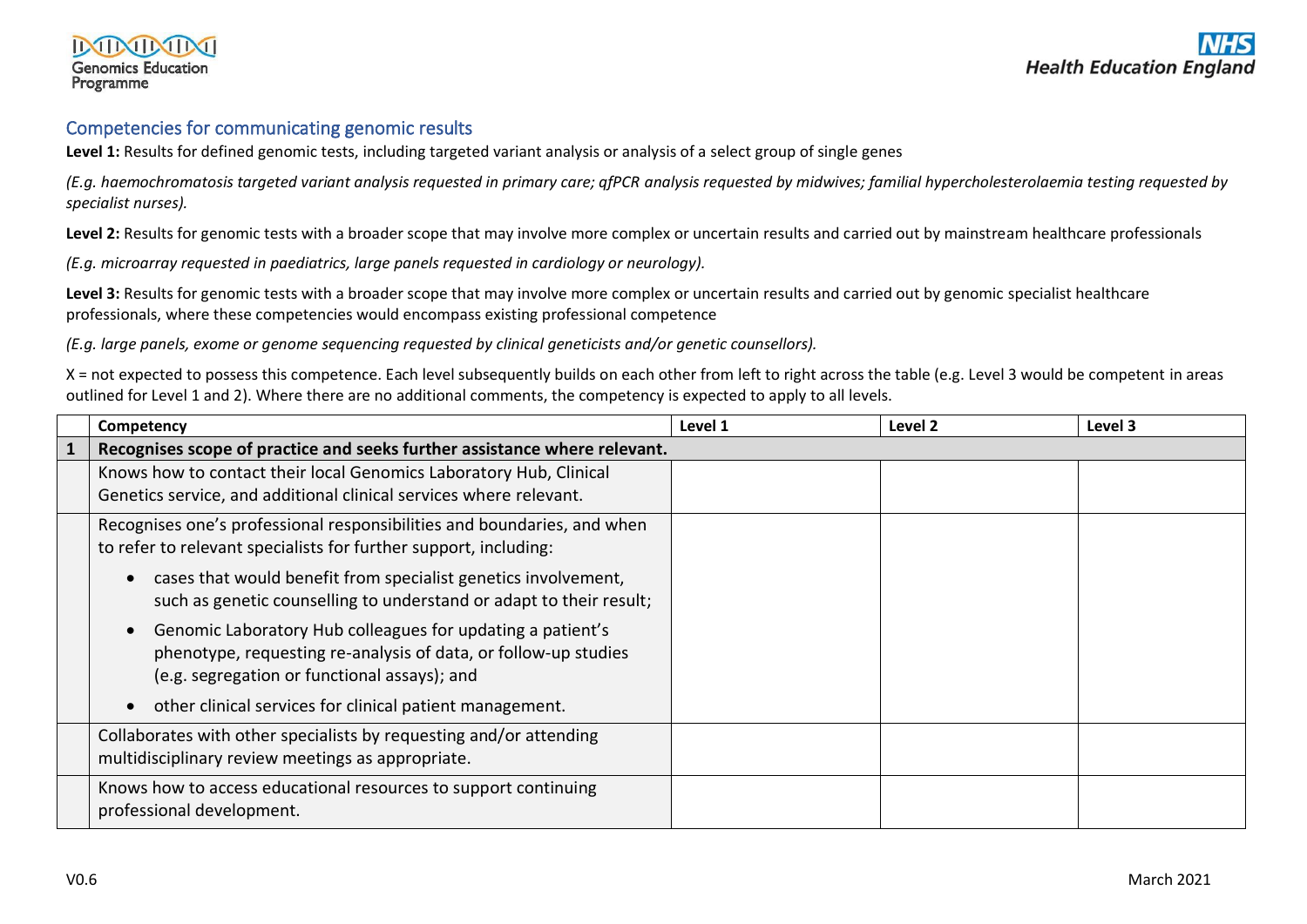|                         | Plans for the provision of the genomic result in the context of the patient's current clinical pathway.                                                                                                                           |                                                                                                                                                                                                        |                                                                                                                                                                                                                                      |                                                                                                                                                                                                                                                    |
|-------------------------|-----------------------------------------------------------------------------------------------------------------------------------------------------------------------------------------------------------------------------------|--------------------------------------------------------------------------------------------------------------------------------------------------------------------------------------------------------|--------------------------------------------------------------------------------------------------------------------------------------------------------------------------------------------------------------------------------------|----------------------------------------------------------------------------------------------------------------------------------------------------------------------------------------------------------------------------------------------------|
|                         | Assesses what took place at the time of consent, with respect to<br>information that would have been conveyed to the patient prior to the<br>genomic test (e.g. information about the condition and the<br>genetics/inheritance). |                                                                                                                                                                                                        |                                                                                                                                                                                                                                      |                                                                                                                                                                                                                                                    |
|                         | Understands the outcomes of any multi-disciplinary discussion(s) that may<br>have taken place to inform the patient's genomic result.                                                                                             | (Unlikely to be applicable<br>or a requirement to<br>synthesize this<br>information)                                                                                                                   |                                                                                                                                                                                                                                      |                                                                                                                                                                                                                                                    |
|                         | Obtains any new information learned about the patient's phenotype<br>and/or family history that may inform the results conversation.                                                                                              | X<br>(May not have wider access<br>to patient records or<br>required expertise to<br>synthesize new<br>information about patient<br>or family history in context<br>of the result)                     |                                                                                                                                                                                                                                      |                                                                                                                                                                                                                                                    |
|                         | Plans for an appropriate mechanism, environment and amount of time to<br>convey the genomic result (e.g. letter, telephone, face to face, joint<br>consultation with other relevant specialists).                                 |                                                                                                                                                                                                        |                                                                                                                                                                                                                                      |                                                                                                                                                                                                                                                    |
| $\overline{\mathbf{3}}$ | Applies knowledge to understand the genomic result and its implications.                                                                                                                                                          |                                                                                                                                                                                                        |                                                                                                                                                                                                                                      |                                                                                                                                                                                                                                                    |
|                         | Assesses the suitability of the genomic result in relation to the patient's<br>clinical situation.                                                                                                                                | Checks that the test is in<br>line with what was<br>requested, but seeks<br>further guidance with<br>regards to complex results,<br>phenotype, family history,<br>or applying further<br>assay/panels. | Assesses whether the test<br>was appropriate given<br>the patient's phenotype,<br>correlates with known<br>patient and family<br>information and whether<br>any results would be<br>considered incidental or<br>additional findings. | Applies knowledge<br>with regards to the<br>capability and<br>limitations of<br>genomic tests (e.g.<br>the assay used, gene<br>coverage, panels<br>applied, expected<br>diagnostic yield), and<br>the implications this<br>could have for clinical |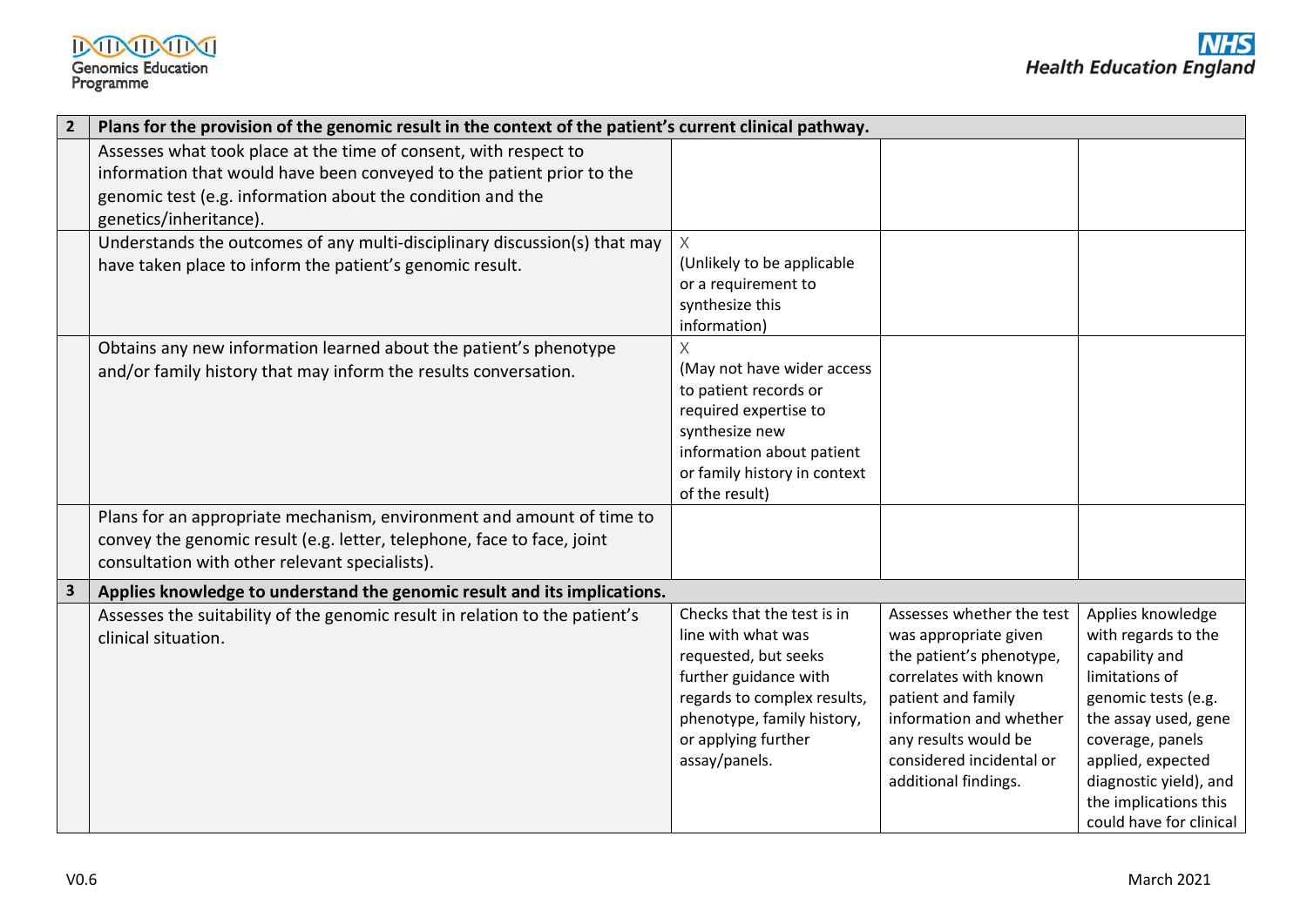|   |                                                                                                                            |                              |                          | management or re-       |
|---|----------------------------------------------------------------------------------------------------------------------------|------------------------------|--------------------------|-------------------------|
|   |                                                                                                                            |                              |                          | analysis of data.       |
|   | Understands the outcome of variant classification as outlined on the                                                       | Recognises variant           | Has a general            | Applies in-depth        |
|   | laboratory report, including that the interpretation of a result can change                                                | classification terms and     | understanding of variant | knowledge of the        |
|   | over time.                                                                                                                 | that a genetic cause is not  | classes and the          | principles of variant   |
|   |                                                                                                                            | ruled out if no variants are | terminology used (e.g.   | classification and      |
|   |                                                                                                                            | found (e.g. in a diagnostic  | benign, variant of       | relevant guidelines     |
|   |                                                                                                                            | test context).               | uncertain significance,  | (e.g. Association for   |
|   |                                                                                                                            |                              | pathogenic).             | <b>Clinical Genomic</b> |
|   |                                                                                                                            |                              |                          | Science).               |
|   | Understands the implications of the result for clinical care, including                                                    | Understands guidelines       |                          |                         |
|   | referring to relevant management guidelines.                                                                               | within area of specialty but |                          |                         |
|   |                                                                                                                            | seeks further advice where   |                          |                         |
|   |                                                                                                                            | relevant (e.g. aspects       |                          |                         |
|   |                                                                                                                            | outside of specialty, rare   |                          |                         |
|   |                                                                                                                            | syndromes, or where          |                          |                         |
|   |                                                                                                                            | specific guidelines do not   |                          |                         |
|   |                                                                                                                            | exist)                       |                          |                         |
|   | Initiates next steps that may be needed to clarify a genomic result where                                                  | X                            |                          |                         |
|   | relevant, including those outlined in the laboratory report.                                                               | (Seeks advice from or        |                          |                         |
|   |                                                                                                                            | refers to colleagues         |                          |                         |
|   |                                                                                                                            | regarding a plan to action   |                          |                         |
|   |                                                                                                                            | any next steps.)             |                          |                         |
| 4 | Communicates the genomic result and its implications in relation to the patient's clinical symptoms and/or family history. |                              |                          |                         |
|   | Understands general genomic concepts in order to facilitate the results                                                    |                              |                          |                         |
|   | conversation.                                                                                                              |                              |                          |                         |
|   | Explains the result in context of the reason for testing (e.g. whether for                                                 |                              |                          |                         |
|   | diagnosis, carrier or predictive status).                                                                                  |                              |                          |                         |
|   | Describes the confirmed or suspected inheritance pattern (with numerical                                                   |                              |                          |                         |
|   |                                                                                                                            |                              |                          |                         |
|   | figures where relevant), including risks to other family members.                                                          |                              |                          |                         |
|   | Outlines any implications for current or future clinical management (or                                                    | Understands management       | <b>Understands</b>       |                         |
|   | lack thereof), including potential advantages and/or disadvantages of                                                      | implications within area of  | management implications  |                         |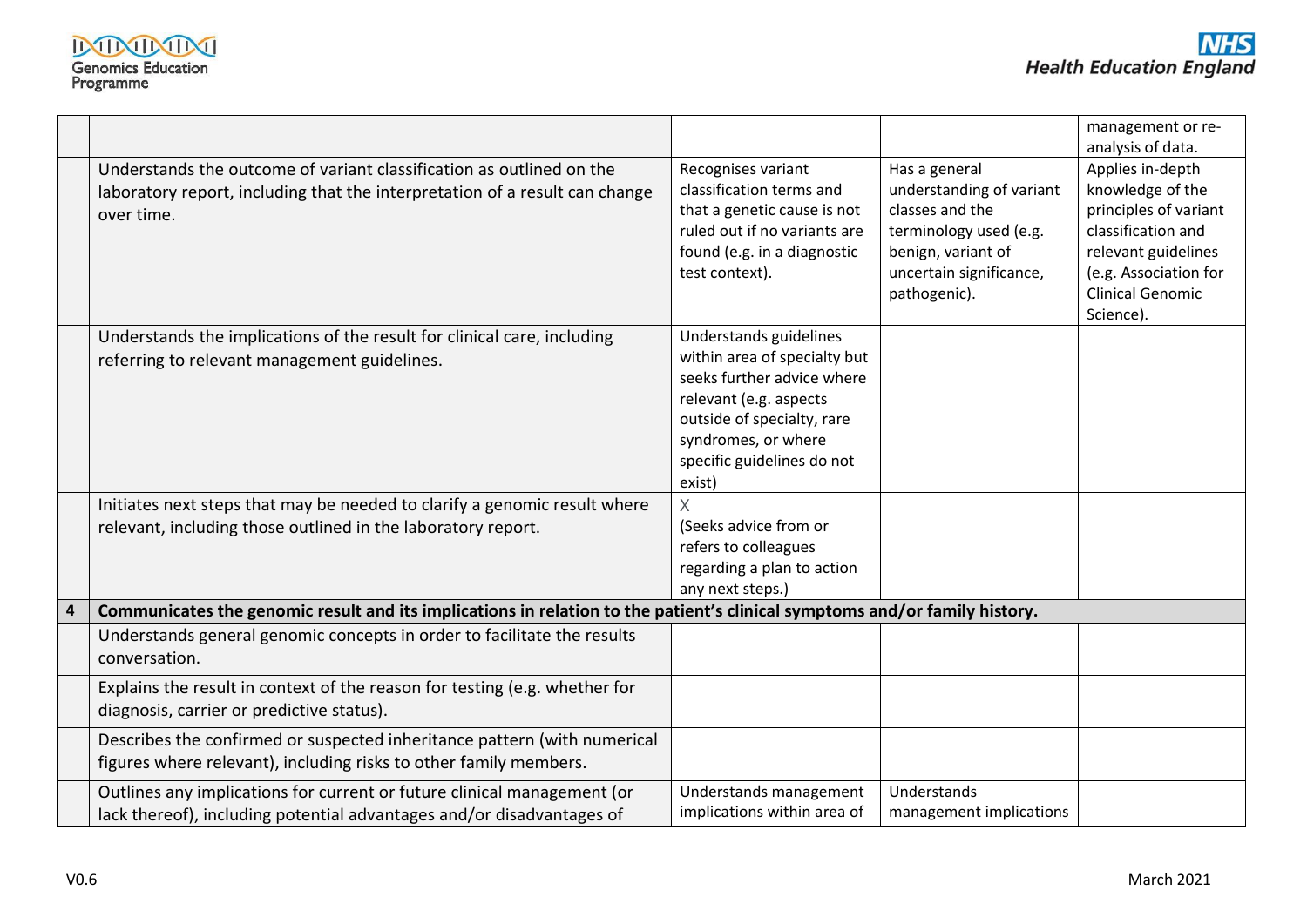|   | different options.                                                        | specialty and refers to      | within area of specialty   |                     |
|---|---------------------------------------------------------------------------|------------------------------|----------------------------|---------------------|
|   |                                                                           | relevant colleagues for      | and refers to relevant     |                     |
|   |                                                                           | areas beyond scope of        | colleagues for areas       |                     |
|   |                                                                           | practice.                    | beyond scope of practice.  |                     |
|   | Conveys the scope and limitations of the genomic result, including        | Understands the impact of    | Understands the impact     | Applies in-depth    |
|   | potential additional or alternative explanations.                         | these factors (e.g. variable | of these factors (e.g.     | knowledge of these  |
|   |                                                                           | expressivity or incomplete   | variable expressivity or   | factors in order to |
|   |                                                                           | penetrance) within scope     | incomplete penetrance)     | convey these        |
|   |                                                                           | of practice and based on     | within scope of practice   | concepts and plan   |
|   |                                                                           | the type of test, but may    | and based on the type of   | next steps as       |
|   |                                                                           | discuss with or defer to     | test, but may discuss with | appropriate.        |
|   |                                                                           | other colleagues for further | or defer to other          |                     |
|   |                                                                           | discussion.                  | colleagues for further     |                     |
|   |                                                                           |                              | discussion.                |                     |
|   | Emphasizes the uncertainties that exist with regards genomic results as   |                              |                            |                     |
|   | this applies to current and future management.                            |                              |                            |                     |
|   | Understands the implications of genomic testing for insurance, including  |                              |                            |                     |
|   | the UK Code on Genetic Testing and Insurance                              |                              |                            |                     |
|   |                                                                           |                              |                            |                     |
|   | Describes the wider familial impact of a result, including clinical       | Conveys that a result has    | Conveys that a result has  |                     |
|   | management and genetic testing implications                               | family implications.         | family implications and    |                     |
|   |                                                                           |                              | may facilitate further     |                     |
|   |                                                                           |                              | discussion depending on    |                     |
|   |                                                                           |                              | scope of practice.         |                     |
|   | Outlines any reproductive options that may or may not be available based  | Describes that there may     | Describes that there may   |                     |
|   | on the result.                                                            | be reproductive              | be reproductive            |                     |
|   |                                                                           | implications.                | implications.              |                     |
| 5 | Identifies and explains next steps related to the genomic result.         |                              |                            |                     |
|   | Outlines any further genomic testing and/or clinical investigations that  | $\pmb{\mathsf{X}}$           | Seeks advice from or       |                     |
|   | may be considered based on the genomic result, including conveying        | (Refers to colleagues to     | refers to colleagues to    |                     |
|   | when no further tests are anticipated at the present time.                | carry out further tests).    | carry out further tests    |                     |
|   |                                                                           |                              | outside of area of         |                     |
|   |                                                                           |                              | practice.                  |                     |
|   | Recognises the potential for research initiatives that may be relevant to |                              |                            |                     |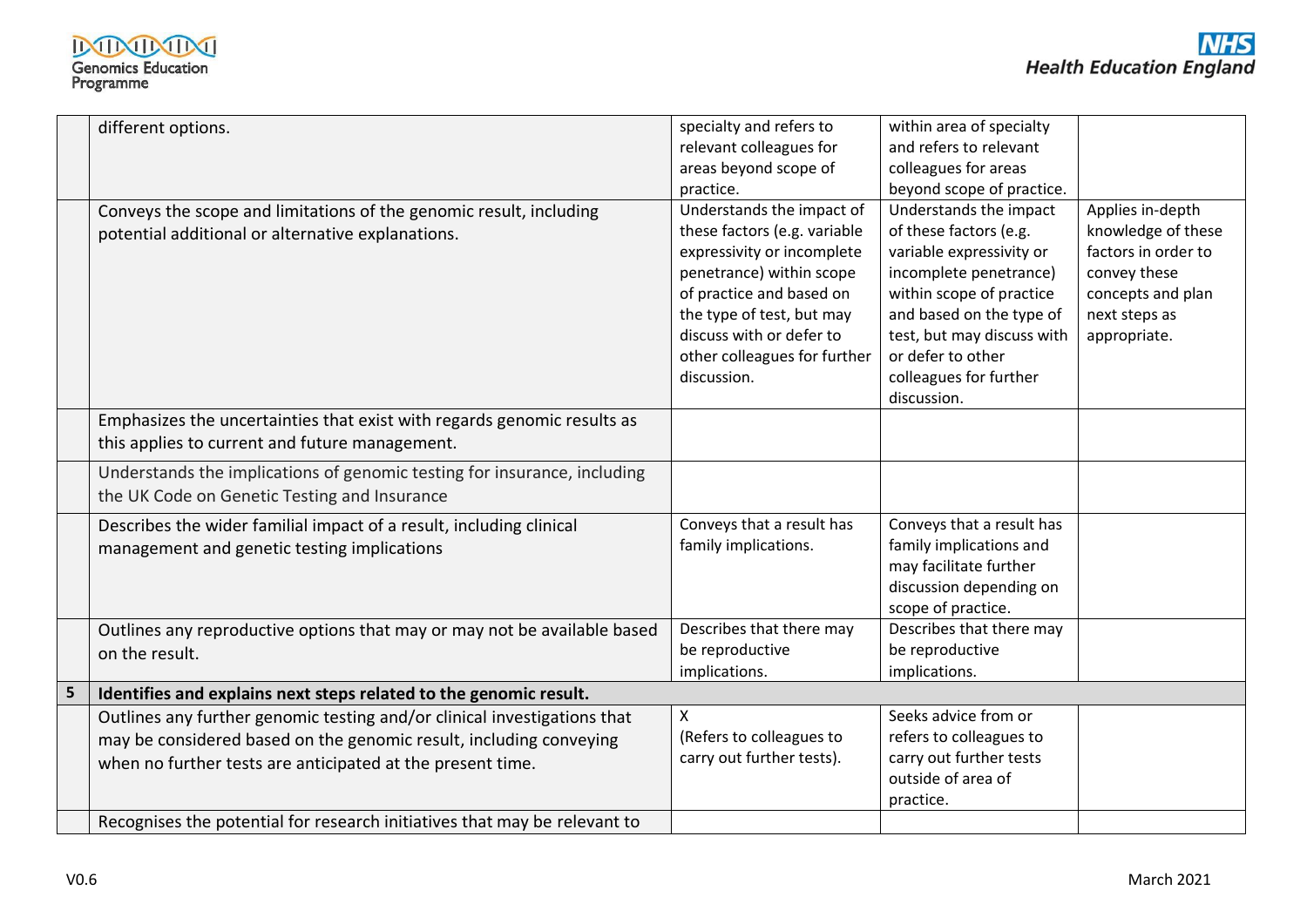| the patient based on the genomic result.                                                                                                                                                                                                                                                                                                                                                                                |                                                                                                                                                      |                                                                                                                                                      |  |
|-------------------------------------------------------------------------------------------------------------------------------------------------------------------------------------------------------------------------------------------------------------------------------------------------------------------------------------------------------------------------------------------------------------------------|------------------------------------------------------------------------------------------------------------------------------------------------------|------------------------------------------------------------------------------------------------------------------------------------------------------|--|
| Identifies relevant patient resources and support groups.                                                                                                                                                                                                                                                                                                                                                               |                                                                                                                                                      |                                                                                                                                                      |  |
| Provides a copy of the result to the patient and/or family in writing (e.g.<br>by letter or copy of genomic report).                                                                                                                                                                                                                                                                                                    |                                                                                                                                                      |                                                                                                                                                      |  |
| Acts on clinical guidelines (nationally and locally) and facilitates onward<br>referrals to other specialists as required, regarding:<br>clinical management and treatment;<br>$\bullet$<br>discussion about familial implications including genomic testing in<br>adults and children; and<br>discussion of reproductive options                                                                                       | Understands and acts on<br>guidelines within area of<br>specialty but otherwise<br>refers to relevant<br>colleagues to discuss<br>available options. | Understands and acts on<br>guidelines within area of<br>specialty but otherwise<br>refers to relevant<br>colleagues to discuss<br>available options. |  |
| Communicates a clear plan for follow-up, including the time frame (e.g.<br>specific or open-ended), mechanism (e.g. telephone or face to face), and<br>appropriate contact information for any queries.                                                                                                                                                                                                                 |                                                                                                                                                      |                                                                                                                                                      |  |
| Describes the potential for future changes based on the result (e.g. to<br>treatment options, variant classification or new information identified<br>through research) and where the patient may be re-contacted, while<br>appropriately managing expectations.                                                                                                                                                        | Conveys that knowledge<br>about the result may<br>change, but not expected<br>to discuss these concepts<br>in depth.                                 |                                                                                                                                                      |  |
| Conveys the importance of the patient and family notifying of any changes<br>in their medical or family history, as this may have an impact on their<br>genomic result or future care.                                                                                                                                                                                                                                  |                                                                                                                                                      |                                                                                                                                                      |  |
| Documents clinical contact about the genomic result appropriately,<br>including:<br>recording the patient's diagnosis and result appropriately in<br>$\bullet$<br>relevant patient record systems;<br>recording patient diagnosis in registries with appropriate consent<br>$\bullet$<br>and where available; and<br>communicating to relevant professionals involved in the wider care<br>$\bullet$<br>of the patient. |                                                                                                                                                      |                                                                                                                                                      |  |